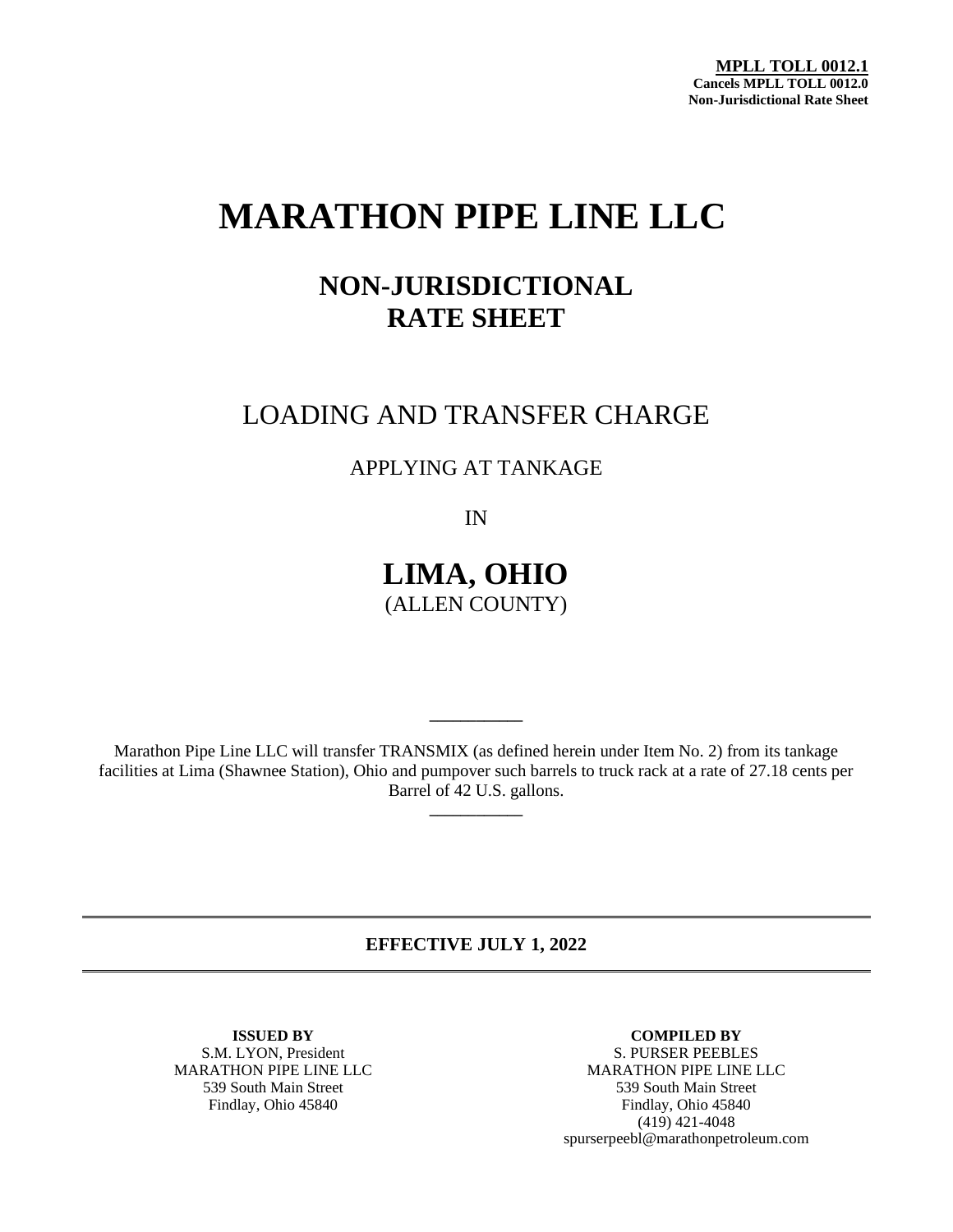### **RULES AND REGULATIONS**

#### **The Company will undertake transfering Transmix, as defined herein, from its tank facilities to its truck rack, subject to the following rules and regulations:**

#### **1. Definitions**

As used in these rules and regulations, the following meanings are applicable:

"Barrel" means forty-two United States gallons.

"Company" means and refers to Marathon Pipe Line LLC.

"Customer" means the party who contracts with the Company for the transfer of Transmix from Company's tankage facilities at Lima (Shawnee Station), Ohio and loading of such commodities into trucks, subject to and in compliance with these rules and regulations, and in accordance to the applicable charge on this rate sheet.

"Transmix" means and refers to the mixture of petroleum products and liquified petroleum gases as specified and defined in Item No. 2 "Specifications of Commodities".

#### **2. Specification of Commodities Allowed**

Liquified petroleum gases commonly known as as propane, isobutane, butane, or mixtures of such products are classified as **Specification C** commodities by the Company. The Company classifies petroleum products transported from the Utica Shale area and commonly known as light condensate, natural gasoline (diluent) and natural gasoline (fractionation) as **Specification D** commodities.

**Transmix** includes the mixture and comingled combination of any Specification C commodity and/or Specification D commodity.

#### **3. Services**

The service provided by Company pursuant to the loading and transfer charge shall only consist of pumping services from tanks to the truck rack at Lima (Shawnee Station), Ohio.

#### **4. Scheduling**

All scheduling of Transmix delivery will be made pursuant to Company's current procedures and operation schedules.

#### **5. Volume Losses**

Company shall have no obligation to measure volume gains and losses and shall have no liability whatsoever for physical losses that may result from the services provided under this rate sheet.

#### **6. Custody and Title**

While Company shall have physical custody of Customer's Transmix, at no time shall Company acquire or be deemed to acquire title to Transmix. Customer shall retain title to and the right to deliver Barrels to the truck rack.